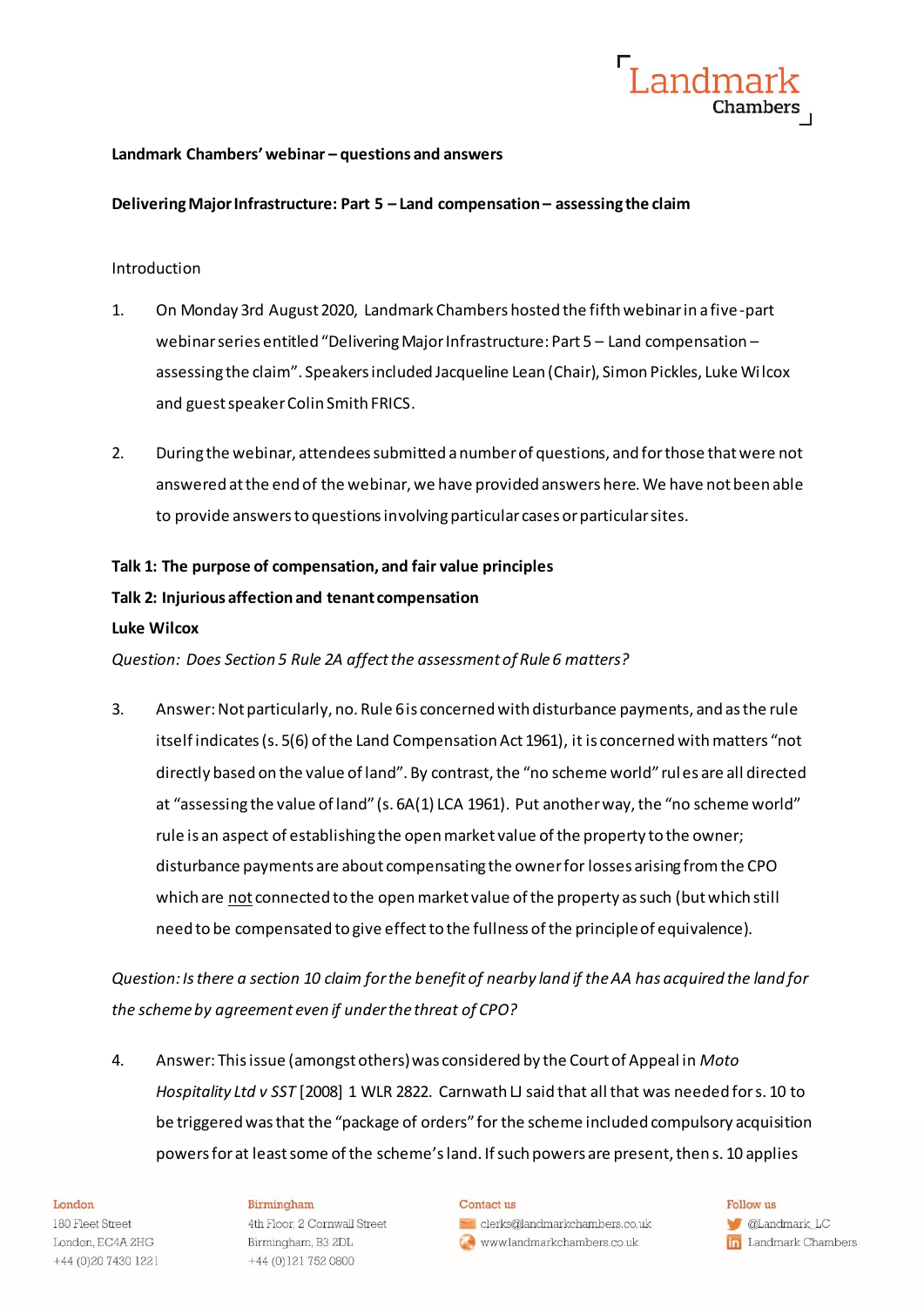to the works as a whole, even if the relevant works are conducted on land acquired by agreement (para 53). Presumably, s. 10 will be available even if all of the scheme land is acquired by agreement: what is needed is the existence of compulsory purchase powers, not their exercise.

Landmar

Chambers

*Question: If the Tenant is holding over on a protected 1958 tenancy (so only the statutory term remains), are they considered to have a 'minor tenancy' - or will they be acquired under the GVD process?*

5. Answer: While the position is not entirely clear, it appears that where a tenant is holding over in reliance on the Landlord and Tenant Act 1954, then that tenancy falls within the scope of s. 20 as a 'minor tenancy'. That was held to be the case by the Court of Appeal in *Newham LBC v Benjamin* [1968] 1 WLR 694. At the time of the *Benjamin* decision, the 1954 Act contained (in s. 39(1)) an explicit direction that compensation was to be determined without regard to the right to apply for a new tenancy. S. 39(1) has since been repealed. As the Court of Appeal noted earlier this year in *Anixter Ltd v SST* [2020] 1 WLR 2547, however, s. 39(3) of the 1954 Act also requires the prospect of a new tenancy to be ignored for compensation purposes (see paras 50 and 51 of *Anixter*), and that provision remains in force today. *Barnes on The Law of Compulsory Purchase and Compensation* is of the same opinion.

## **Accommodation works, disturbance costs and s.7 claims Jacqueline Lean (Chair) and Colin Smith FRICS**

*Question: Is the sole tenant of a piece of land taken via CPO entitled to compensation for injurious affection in relation to his freehold interest in an adjoining house, jointly owned with his wife?*

6. Answer: The question of whether s.10 compensation is payable where an owner of land acquired compulsory holds an interest in another parcel of land whose value is affected by the scheme will need to be determined following consideration of all circumstances of the case. The landowner does not need to enjoy the same legal estate or interest in both parcels of land (see, e.g. *Oppenheimer v Minister of Transport*[1941] KB 242) but there is authority to the effect that land held by two individuals jointly cannot be land "held therewith" a parcel of land owned by one of those individuals alone: *Cooper v Northern Ireland Housing Executive* [1981] RVR 131.

*Question: Are s10A (re investment costs) claims recoverable where the land has the benefit of planning permission for development?*

#### London

180 Fleet Street London, EC4A 2HG +44 (0)20 7430 1221

#### Birmingham

4th Floor, 2 Cornwall Street Birmingham, B3 2DL +44 (0)121 752 0800

#### Contact us

clerks@landmarkchambers.co.uk www.landmarkchambers.co.uk

#### Follow us

**C**Landmark\_LC **in** Landmark Chambers